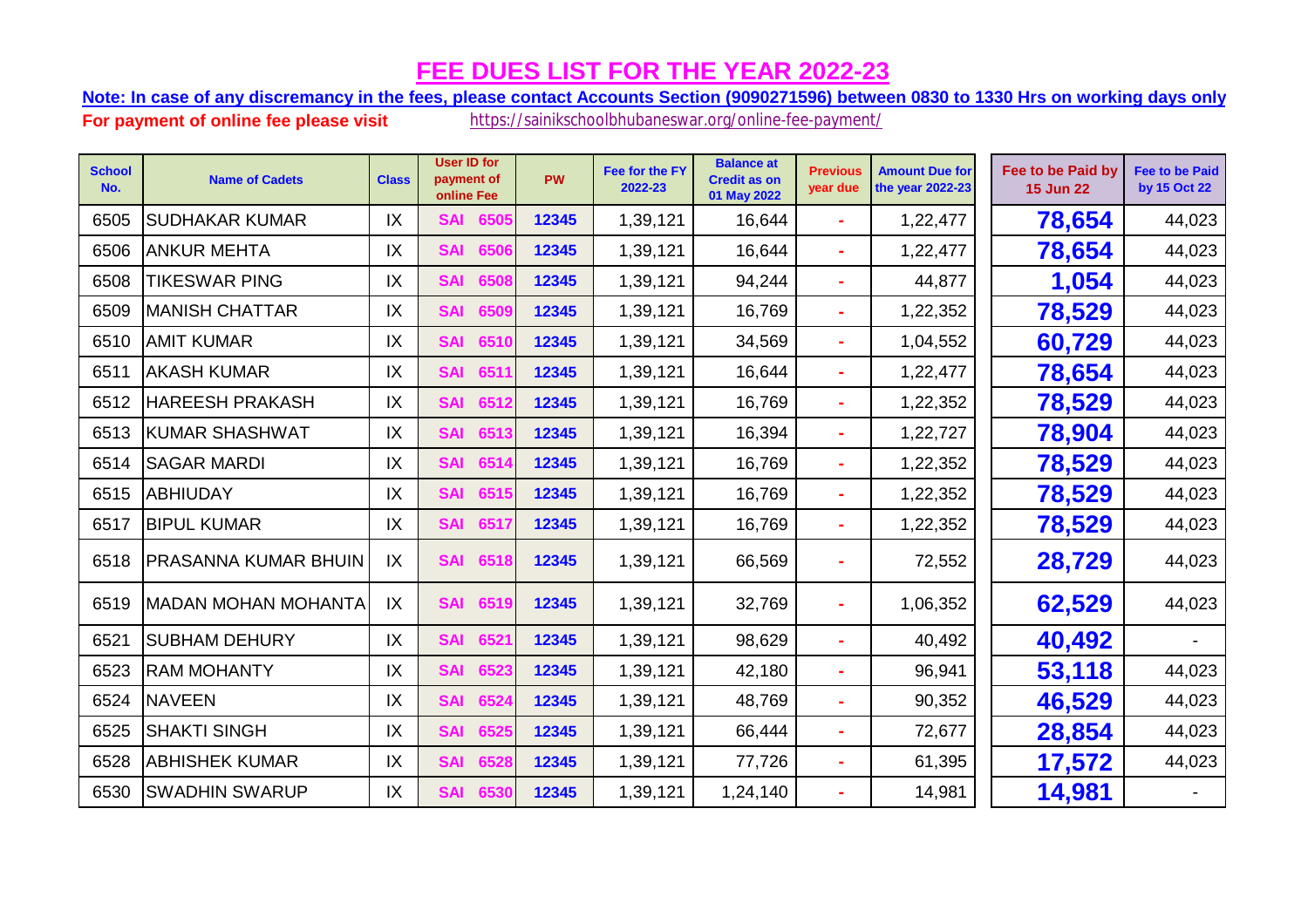**Note: In case of any discremancy in the fees, please contact Accounts Section (9090271596) between 0830 to 1330 Hrs on working days only.**

| <b>School</b><br>No. | <b>Name of Cadets</b>                    | <b>Class</b> | <b>User ID for</b><br>payment of<br>online Fee | <b>PW</b> | Fee for the FY<br>2022-23 | <b>Balance at</b><br><b>Credit as on</b><br>01 May 2022 | <b>Previous</b><br>year due | <b>Amount Due for</b><br>the year 2022-23 | Fee to be Paid by<br><b>15 Jun 22</b> | <b>Fee to be Paid</b><br>by 15 Oct 22 |
|----------------------|------------------------------------------|--------------|------------------------------------------------|-----------|---------------------------|---------------------------------------------------------|-----------------------------|-------------------------------------------|---------------------------------------|---------------------------------------|
| 6531                 | <b>ABHINNA SUNDAR</b><br>PRADHAN         | IX           | 6531<br><b>SAI</b>                             | 12345     | 1,39,121                  | 1,16,229                                                |                             | 22,892                                    | 22,892                                |                                       |
| 6532                 | <b>SALIL KUMAR TUDU</b>                  | IX           | 6532<br><b>SAI</b>                             | 12345     | 1,39,121                  | 1,68,261                                                |                             |                                           | $\mathbf{r}$                          |                                       |
| 6534                 | <b>SUVENDU KUMAR DAS</b>                 | IX           | <b>SAI</b><br>6534                             | 12345     | 1,39,121                  | 99,940                                                  |                             | 39,181                                    | 39,181                                |                                       |
| 6536                 | <b>RITENDU SAHOO</b>                     | IX           | <b>SAI</b><br>6536                             | 12345     | 1,39,121                  | 54,534                                                  |                             | 84,587                                    | 40,764                                | 44,023                                |
| 6538                 | <b>PABITRA KUMAR</b><br>MOHANTA          | IX           | 6538<br><b>SAI</b>                             | 12345     | 1,39,121                  | 1,03,512                                                |                             | 35,609                                    | 35,609                                |                                       |
| 6539                 | <b>AYUSHMAN BEHERA</b>                   | IX           | 6539<br><b>SAI</b>                             | 12345     | 1,39,121                  | 99,565                                                  | ÷.                          | 39,556                                    | 39,556                                |                                       |
| 6541                 | <b>ARYAN KUMAR SAHOO</b>                 | IX           | <b>SAI</b><br>6541                             | 12345     | 1,39,121                  | 34,569                                                  | ÷                           | 1,04,552                                  | 60,729                                | 44,023                                |
| 6542                 | <b>JHANKAR GAHIR</b>                     | IX           | <b>SAI</b><br>6542                             | 12345     | 1,39,121                  | 95,401                                                  |                             | 43,720                                    | 43,720                                |                                       |
| 6544                 | <b>ISHANT NAIK</b>                       | IX           | 6544<br><b>SAI</b>                             | 12345     | 1,39,121                  | 1,16,229                                                |                             | 22,892                                    | 22,892                                |                                       |
| 6545                 | <b>SUBHAJEET SINGH</b>                   | IX           | <b>SAI</b><br>6545                             | 12345     | 1,39,121                  | 98,379                                                  |                             | 40,742                                    | 40,742                                |                                       |
| 6546                 | <b>SHASHWAT SWARUP</b><br><b>PRADHAN</b> | IX           | 6546<br><b>SAI</b>                             | 12345     | 1,39,121                  | 95,026                                                  |                             | 44,095                                    | 272                                   | 44,023                                |
| 6547                 | <b>DEBASISH SWAIN</b>                    | IX           | 6547<br><b>SAI</b>                             | 12345     | 1,39,121                  | 98,629                                                  |                             | 40,492                                    | 40,492                                |                                       |
| 6548                 | <b>DEBJIT PARIDA</b>                     | IX           | 654<br><b>SAI</b>                              | 12345     | 1,39,121                  | 56,699                                                  |                             | 82,422                                    | 38,599                                | 44,023                                |
| 6550                 | <b>ALOKE SENAPATI</b>                    | IX           | 6550<br><b>SAI</b>                             | 12345     | 1,39,121                  | 60,878                                                  |                             | 78,243                                    | 34,420                                | 44,023                                |
| 6551                 | <b>SHIVA FAUJDAR</b>                     | IX           | <b>SAI</b><br>6551                             | 12345     | 1,39,121                  | 16,769                                                  |                             | 1,22,352                                  | 78,529                                | 44,023                                |
| 6552                 | <b>SANKALPA MAJHI</b>                    | IX           | <b>SAI</b><br>6552                             | 12345     | 1,39,121                  | 97,939                                                  | ×.                          | 41,182                                    | 41,182                                |                                       |
| 6553                 | <b>HARSH KUMAR</b>                       | IX           | <b>SAI</b><br>6553                             | 12345     | 1,39,121                  | 16,644                                                  |                             | 1,22,477                                  | 78,654                                | 44,023                                |
| 6555                 | <b>PRITHVI RAJ JALLI</b>                 | IX           | 6555<br><b>SAI</b>                             | 12345     | 1,39,121                  | 77,019                                                  |                             | 62,102                                    | 18,279                                | 44,023                                |
| 6556                 | <b>S AYUSHMAN</b>                        | IX           | 6556<br><b>SAI</b>                             | 12345     | 1,39,121                  | 63,008                                                  |                             | 76,113                                    | 32,290                                | 44,023                                |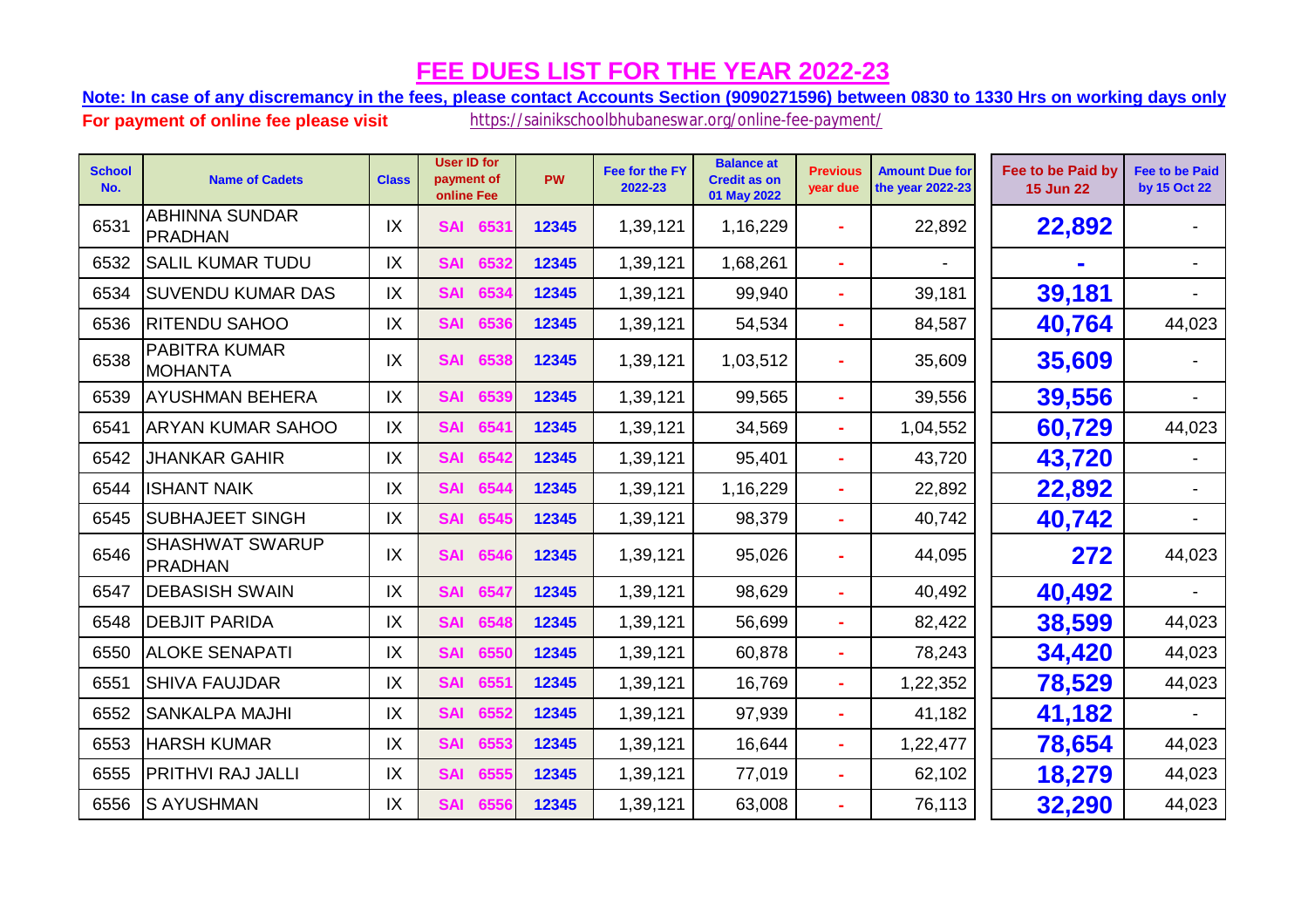**Note: In case of any discremancy in the fees, please contact Accounts Section (9090271596) between 0830 to 1330 Hrs on working days only.**

| <b>School</b><br>No. | <b>Name of Cadets</b>     | <b>Class</b> | <b>User ID for</b><br>payment of<br>online Fee | <b>PW</b> | Fee for the FY<br>2022-23 | <b>Balance at</b><br><b>Credit as on</b><br>01 May 2022 | <b>Previous</b><br>year due | <b>Amount Due for</b><br>the year 2022-23 | Fee to be Paid by<br><b>15 Jun 22</b> | <b>Fee to be Paid</b><br>by 15 Oct 22 |
|----------------------|---------------------------|--------------|------------------------------------------------|-----------|---------------------------|---------------------------------------------------------|-----------------------------|-------------------------------------------|---------------------------------------|---------------------------------------|
| 6558                 | <b>ABHAY KUMAR</b>        | IX           | 6558<br><b>SAI</b>                             | 12345     | 1,39,121                  | 16,644                                                  | ÷.                          | 1,22,477                                  | 78,654                                | 44,023                                |
| 6559                 | TEPPALA MOKSH             | IX           | 6559<br><b>SAI</b>                             | 12345     | 1,39,121                  | 48,644                                                  |                             | 90,477                                    | 46,654                                | 44,023                                |
| 6560                 | <b>BARUN JYOTI DAS</b>    | IX           | <b>SAI</b><br>6560                             | 12345     | 1,39,121                  | 32,644                                                  | ÷                           | 1,06,477                                  | 62,654                                | 44,023                                |
| 6561                 | <b>ASMIT PURTY</b>        | IX           | 6561<br><b>SAI</b>                             | 12345     | 1,39,121                  | 16,769                                                  | ÷                           | 1,22,352                                  | 78,529                                | 44,023                                |
| 6562                 | <b>SAURAV RANJAN SAHU</b> | IX           | 6562<br><b>SAI</b>                             | 12345     | 1,39,121                  | 32,769                                                  | ÷                           | 1,06,352                                  | 62,529                                | 44,023                                |
| 6563                 | <b>AAYAN KUMAR</b>        | IX           | 6563<br><b>SAI</b>                             | 12345     | 1,39,121                  | 16,644                                                  | ٠                           | 1,22,477                                  | 78,654                                | 44,023                                |
| 6564                 | <b>DEBASISH LENKA</b>     | IX           | <b>SAI</b><br>6564                             | 12345     | 1,39,121                  | 48,769                                                  |                             | 90,352                                    | 46,529                                | 44,023                                |
| 6565                 | <b>VED SINGH</b>          | IX           | <b>SAI</b><br>6565                             | 12345     | 1,39,121                  | 48,769                                                  | ٠                           | 90,352                                    | 46,529                                | 44,023                                |
| 6566                 | <b>PRINCE KUMAR</b>       | IX           | <b>SAI</b><br>6566                             | 12345     | 1,39,121                  | 48,644                                                  |                             | 90,477                                    | 46,654                                | 44,023                                |
| 6567                 | RUDRA PRATAP SINGH        | IX           | <b>SAI</b><br>6567                             | 12345     | 1,39,121                  | 32,644                                                  | ٠                           | 1,06,477                                  | 62,654                                | 44,023                                |
| 6568                 | <b>AYUSH KUMAR MISHRA</b> | IX           | <b>SAI</b><br>6568                             | 12345     | 1,39,121                  | 95,276                                                  |                             | 43,845                                    | 43,845                                |                                       |
| 6569                 | YASHOWANT NAYAK           | IX           | <b>SAI</b><br>6569                             | 12345     | 1,39,121                  | 16,769                                                  | ۰                           | 1,22,352                                  | 78,529                                | 44,023                                |
| 6570                 | <b>SHAURYA</b>            | IX           | <b>SAI</b><br>6570                             | 12345     | 1,39,121                  | 48,519                                                  | ٠                           | 90,602                                    | 46,779                                | 44,023                                |
| 6571                 | <b>CHINMAY DASH</b>       | IX           | <b>SAI</b><br>657                              | 12345     | 1,39,121                  | 77,726                                                  | ÷                           | 61,395                                    | 17,572                                | 44,023                                |
| 6572                 | <b>NIHAR RANJAN PAHI</b>  | IX           | <b>SAI</b><br>657                              | 12345     | 1,39,121                  | 1,15,959                                                |                             | 23,162                                    | 23,162                                |                                       |
| 6573                 | <b>ASHIQ BARIK</b>        | IX           | <b>SAI</b><br>6573                             | 12345     | 1,39,121                  | 1,16,112                                                |                             | 23,009                                    | 23,009                                |                                       |
| 6575                 | <b>JAGANNATH ROUT</b>     | IX           | <b>SAI</b><br>6575                             | 12345     | 1,39,121                  | 56,574                                                  | ÷.                          | 82,547                                    | 38,724                                | 44,023                                |
| 6576                 | <b>ARYAN MAHANTA</b>      | IX           | <b>SAI</b><br>6576                             | 12345     | 1,39,121                  | 95,056                                                  |                             | 44,065                                    | 242                                   | 44,023                                |
| 6577                 | <b>TEJAS MISHRA</b>       | IX           | <b>SAI</b><br>6577                             | 12345     | 1,39,121                  | 34,369                                                  | ÷                           | 1,04,752                                  | 60,929                                | 44,023                                |
| 6578                 | <b>SRINIBASH MOHANTY</b>  | IX           | <b>SAI</b><br>657                              | 12345     | 1,39,121                  | 16,769                                                  | ÷                           | 1,22,352                                  | 78,529                                | 44,023                                |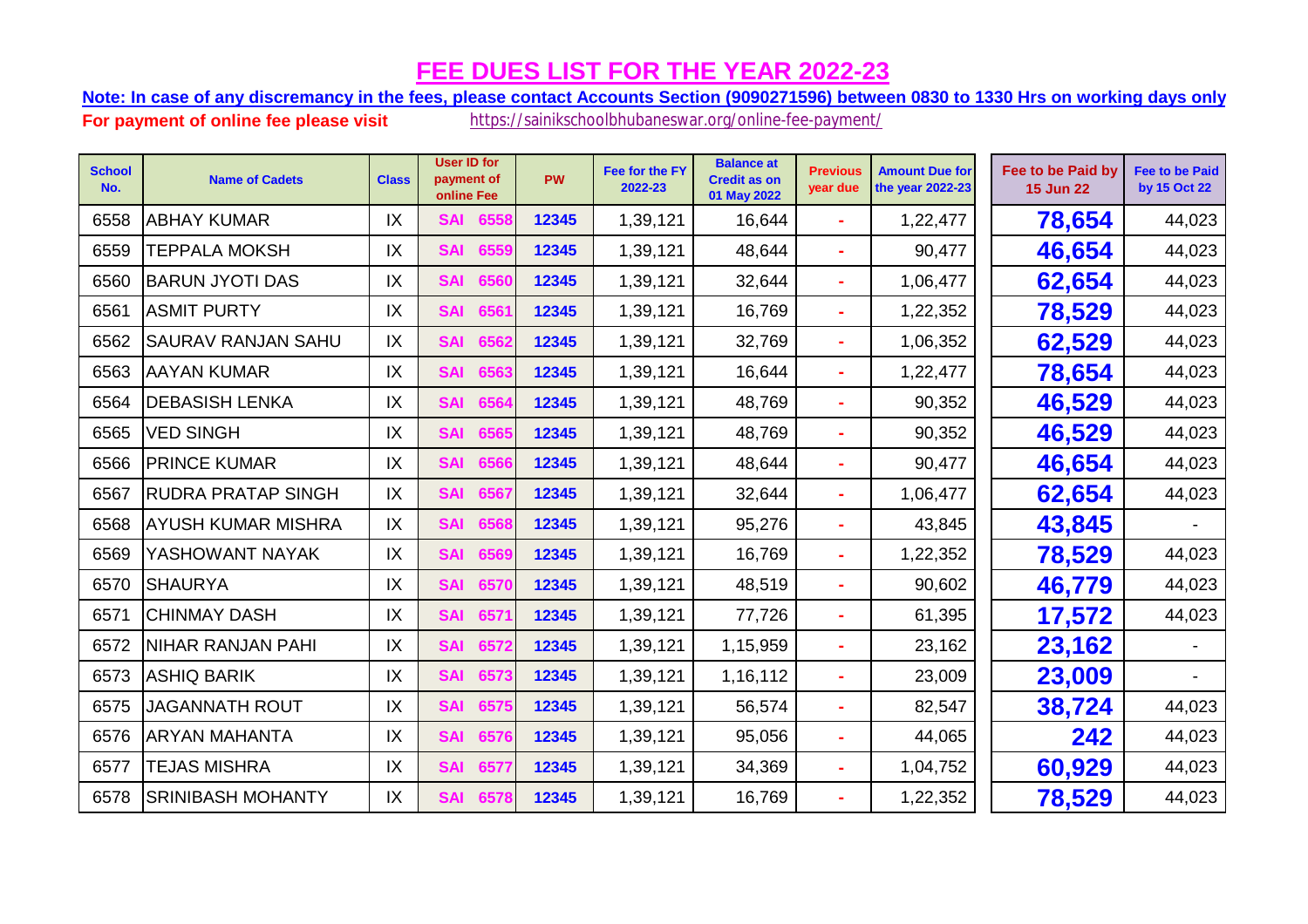**Note: In case of any discremancy in the fees, please contact Accounts Section (9090271596) between 0830 to 1330 Hrs on working days only.**

| <b>School</b><br>No. | <b>Name of Cadets</b>      | <b>Class</b> | <b>User ID for</b><br>payment of<br>online Fee | <b>PW</b> | Fee for the FY<br>2022-23 | <b>Balance at</b><br><b>Credit as on</b><br>01 May 2022 | <b>Previous</b><br>year due | <b>Amount Due for</b><br>the year 2022-23 | Fee to be Paid by<br><b>15 Jun 22</b> | <b>Fee to be Paid</b><br>by 15 Oct 22 |
|----------------------|----------------------------|--------------|------------------------------------------------|-----------|---------------------------|---------------------------------------------------------|-----------------------------|-------------------------------------------|---------------------------------------|---------------------------------------|
| 6579                 | <b>JAY JAGDISH NAYAK</b>   | IX           | 6579<br><b>SAI</b>                             | 12345     | 1,39,121                  | 98,129                                                  |                             | 40,992                                    | 40,992                                |                                       |
| 6580                 | <b>BRAHMAJEET PATRO</b>    | IX           | <b>SAI</b><br>6580                             | 12345     | 1,39,121                  | 98,629                                                  |                             | 40,492                                    | 40,492                                |                                       |
| 6581                 | <b>JEEVAN MOHAPATRA</b>    | IX           | <b>SAI</b><br>6581                             | 12345     | 1,39,121                  | 1,05,401                                                |                             | 33,720                                    | 33,720                                |                                       |
| 6582                 | <b>SUMAN JEET PATEL</b>    | IX           | 6582<br><b>SAI</b>                             | 12345     | 1,39,121                  | 1,05,401                                                |                             | 33,720                                    | 33,720                                |                                       |
| 6584                 | <b>KISHAN SINGH</b>        | IX           | 658<br><b>SAI</b>                              | 12345     | 1,39,121                  | 16,769                                                  |                             | 1,22,352                                  | 78,529                                | 44,023                                |
| 6585                 | <b>RANAVEER YADAV</b>      | IX           | 6585<br><b>SAI</b>                             | 12345     | 1,39,121                  | 16,644                                                  | ÷                           | 1,22,477                                  | 78,654                                | 44,023                                |
| 6587                 | <b>ARYAN JEET</b>          | IX           | <b>SAI</b><br>6587                             | 12345     | 1,39,121                  | 96,504                                                  | ÷                           | 42,617                                    | 42,617                                |                                       |
| 6589                 | <b>RISHAB NATH PRADHAN</b> | IX           | <b>SAI</b><br><b>6589</b>                      | 12345     | 1,39,121                  | 1,16,054                                                |                             | 23,067                                    | 23,067                                |                                       |
| 6590                 | <b>BISMAY KUMAR ROUT</b>   | IX           | <b>SAI</b><br>6590                             | 12345     | 1,39,121                  | 48,644                                                  |                             | 90,477                                    | 46,654                                | 44,023                                |
| 6591                 | <b>GUGULOTHU VARUN</b>     | IX           | <b>SAI</b><br>659'                             | 12345     | 1,39,121                  | 16,769                                                  | ÷                           | 1,22,352                                  | 78,529                                | 44,023                                |
| 6592                 | <b>NAITIK RANJAN DASH</b>  | IX           | 6592<br><b>SAI</b>                             | 12345     | 1,39,121                  | 98,629                                                  |                             | 40,492                                    | 40,492                                |                                       |
| 6593                 | <b>ANISH KUMAR</b>         | IX           | <b>SAI</b><br>6593                             | 12345     | 1,39,121                  | 66,444                                                  |                             | 72,677                                    | 28,854                                | 44,023                                |
| 6594                 | <b>ADITYA PRANAY</b>       | IX           | 659<br><b>SAI</b>                              | 12345     | 1,39,121                  | 16,519                                                  | ۰                           | 1,22,602                                  | 78,779                                | 44,023                                |
| 6595                 | <b>AAYUSH TK</b>           | IX           | 6595<br><b>SAI</b>                             | 12345     | 1,39,121                  | 32,769                                                  | ÷                           | 1,06,352                                  | 62,529                                | 44,023                                |
| 6596                 | <b>RAHUL KUMAR</b>         | IX           | 6596<br><b>SAI</b>                             | 12345     | 1,39,121                  | 16,644                                                  |                             | 1,22,477                                  | 78,654                                | 44,023                                |
| 6597                 | <b>AMARNATH KUMAR</b>      | IX           | <b>SAI</b><br>6597                             | 12345     | 1,39,121                  | 16,644                                                  |                             | 1,22,477                                  | 78,654                                | 44,023                                |
| 6598                 | <b>PRAMJEET KUMAR</b>      | IX           | <b>SAI</b><br>659                              | 12345     | 1,39,121                  | 48,769                                                  |                             | 90,352                                    | 46,529                                | 44,023                                |
| 6599                 | <b>ADITYA RANJAN</b>       | IX           | <b>SAI</b><br>6599                             | 12345     | 1,39,121                  | 16,644                                                  |                             | 1,22,477                                  | 78,654                                | 44,023                                |
| 6600                 | <b>OM CHANDRA</b>          | IX           | <b>SAI</b><br>660                              | 12345     | 1,39,121                  | 16,769                                                  | ÷                           | 1,22,352                                  | 78,529                                | 44,023                                |
| 6601                 | <b>SUBHAM BEHURA</b>       | IX           | <b>SAI</b><br>660'                             | 12345     | 1,39,121                  | 48,769                                                  |                             | 90,352                                    | 46,529                                | 44,023                                |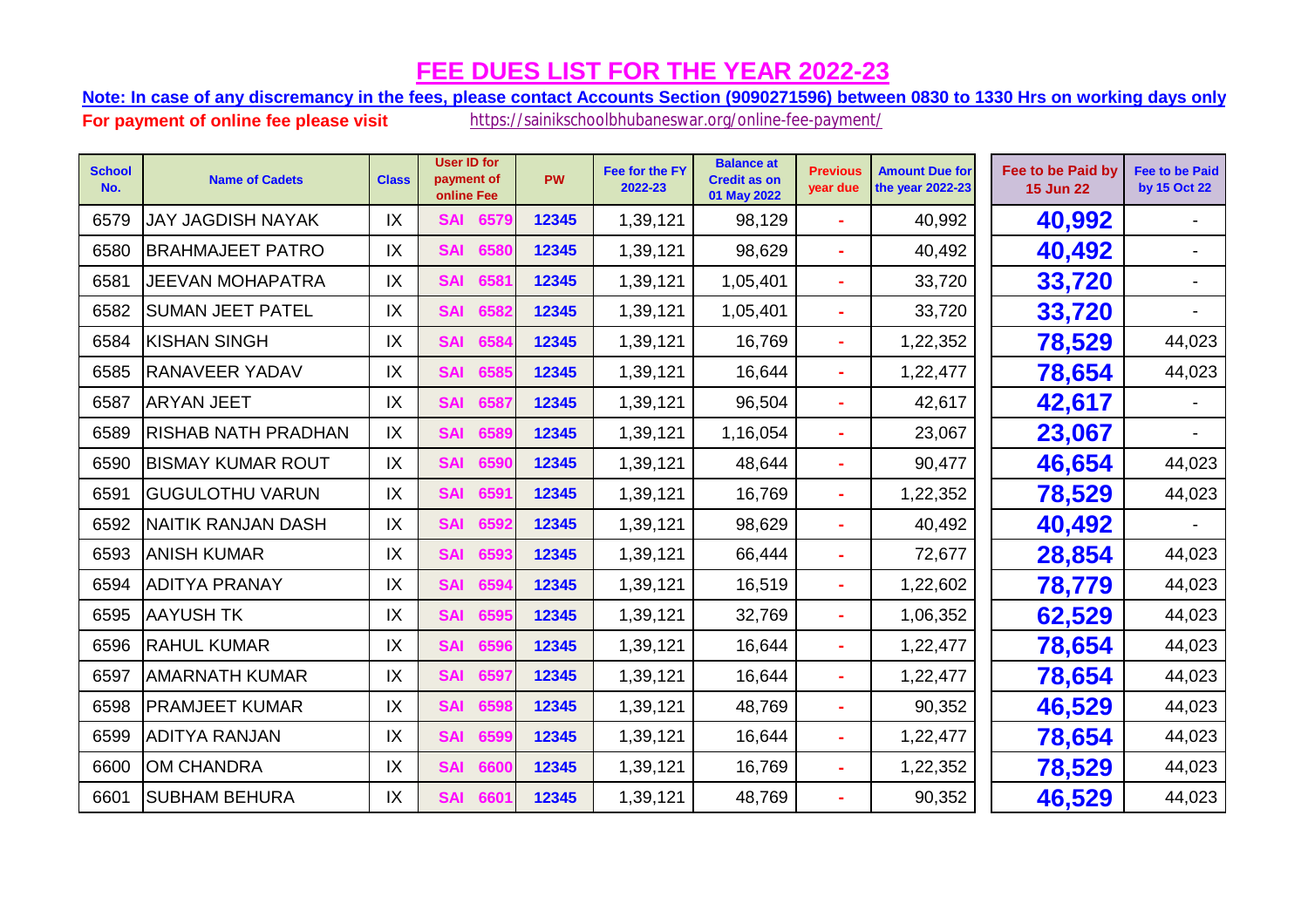**Note: In case of any discremancy in the fees, please contact Accounts Section (9090271596) between 0830 to 1330 Hrs on working days only.**

| <b>School</b><br>No. | <b>Name of Cadets</b>                   | <b>Class</b> | <b>User ID for</b><br>payment of<br>online Fee | <b>PW</b> | Fee for the FY<br>2022-23 | <b>Balance at</b><br><b>Credit as on</b><br>01 May 2022 | <b>Previous</b><br>year due | <b>Amount Due for</b><br>the year 2022-23 | Fee to be Paid by<br><b>15 Jun 22</b> | <b>Fee to be Paid</b><br>by 15 Oct 22 |
|----------------------|-----------------------------------------|--------------|------------------------------------------------|-----------|---------------------------|---------------------------------------------------------|-----------------------------|-------------------------------------------|---------------------------------------|---------------------------------------|
| 6603                 | <b>AMIT KUMAR</b>                       | IX           | <b>SAI</b><br>6603                             | 12345     | 1,39,121                  | 16,769                                                  |                             | 1,22,352                                  | 78,529                                | 44,023                                |
| 6604                 | PREM KUMAR BEHERA                       | IX           | 6604<br><b>SAI</b>                             | 12345     | 1,39,121                  | 48,499                                                  |                             | 90,622                                    | 46,799                                | 44,023                                |
| 6605                 | <b>BISMAY RANJAN SAHOO</b>              | IX           | <b>SAI</b><br>6605                             | 12345     | 1,39,121                  | 65,994                                                  |                             | 73,127                                    | 29,304                                | 44,023                                |
| 6606                 | <b>PREMJEET KUMAR</b>                   | IX           | <b>SAI</b><br>6606                             | 12345     | 1,39,121                  | 34,569                                                  |                             | 1,04,552                                  | 60,729                                | 44,023                                |
| 6607                 | <b>RAJVEER SETHI</b>                    | IX           | <b>SAI</b><br>6607                             | 12345     | 1,39,121                  | 1,04,665                                                |                             | 34,456                                    | 34,456                                |                                       |
| 6608                 | <b>KUNAL BISWAL</b>                     | IX           | <b>SAI</b><br>6608                             | 12345     | 1,39,121                  | 48,644                                                  |                             | 90,477                                    | 46,654                                | 44,023                                |
| 6609                 | <b>UMAKANT KANU</b>                     | IX           | 6609<br><b>SAI</b>                             | 12345     | 1,39,121                  | 77,601                                                  |                             | 61,520                                    | 17,697                                | 44,023                                |
| 6610                 | <b>DIVYANSHU SEKHAR</b><br><b>NAYAK</b> | IX           | <b>SAI</b><br>6610                             | 12345     | 1,39,121                  | 1,16,229                                                |                             | 22,892                                    | 22,892                                |                                       |
| 6611                 | <b>OMM KUMAR SAHU</b>                   | IX           | <b>SAI</b><br>6611                             | 12345     | 1,39,121                  | 77,726                                                  |                             | 61,395                                    | 17,572                                | 44,023                                |
| 6613                 | YASH SANTUKA                            | IX           | <b>SAI</b><br>6613                             | 12345     | 1,39,121                  | 1,43,963                                                |                             |                                           |                                       |                                       |
| 6614                 | <b>AMIYA KUMAR MOHANTA</b>              | IX           | <b>SAI</b><br>6614                             | 12345     | 1,39,121                  | 77,726                                                  |                             | 61,395                                    | 17,572                                | 44,023                                |
| 6616                 | <b>ASHUTOSH PALO</b>                    | IX           | 6616<br><b>SAI</b>                             | 12345     | 1,39,121                  | 98,629                                                  |                             | 40,492                                    | 40,492                                |                                       |
| 6617                 | <b>JUBARAJ BHANJA DEO</b>               | IX           | <b>SAI</b><br>6617                             | 12345     | 1,39,121                  | 99,940                                                  |                             | 39,181                                    | 39,181                                |                                       |
| 6619                 | <b>SAMPAD SOYAM</b>                     | IX           | 6619<br><b>SAI</b>                             | 12345     | 1,39,121                  | 1,23,965                                                |                             | 15,156                                    | 15,156                                |                                       |
| 6620                 | <b>SUBHAM SEKHAR SAHU</b>               | IX           | 6620<br><b>SAI</b>                             | 12345     | 1,39,121                  | 98,629                                                  |                             | 40,492                                    | 40,492                                |                                       |
| 6621                 | <b>SOUMYA RANJAN PANDA</b>              | IX           | <b>SAI</b><br>6621                             | 12345     | 1,39,121                  | 48,769                                                  |                             | 90,352                                    | 46,529                                | 44,023                                |
| 6623                 | <b>ARCHIT LODHI</b>                     | IX           | 6623<br><b>SAI</b>                             | 12345     | 1,39,121                  | 16,769                                                  |                             | 1,22,352                                  | 78,529                                | 44,023                                |
| 6624                 | <b>ABHISHEK SHARMA</b>                  | IX           | <b>SAI</b><br>6624                             | 12345     | 1,39,121                  | 16,769                                                  |                             | 1,22,352                                  | 78,529                                | 44,023                                |
| 6625                 | <b>PINTU PATRA</b>                      | IX           | <b>SAI</b><br>6625                             | 12345     | 1,39,121                  | 98,629                                                  |                             | 40,492                                    | 40,492                                |                                       |
| 6627                 | <b>TUSHARA KANTA SAHU</b>               | IX           | <b>SAI</b><br>6627                             | 12345     | 1,39,121                  | 77,620                                                  |                             | 61,501                                    | 17,678                                | 44,023                                |